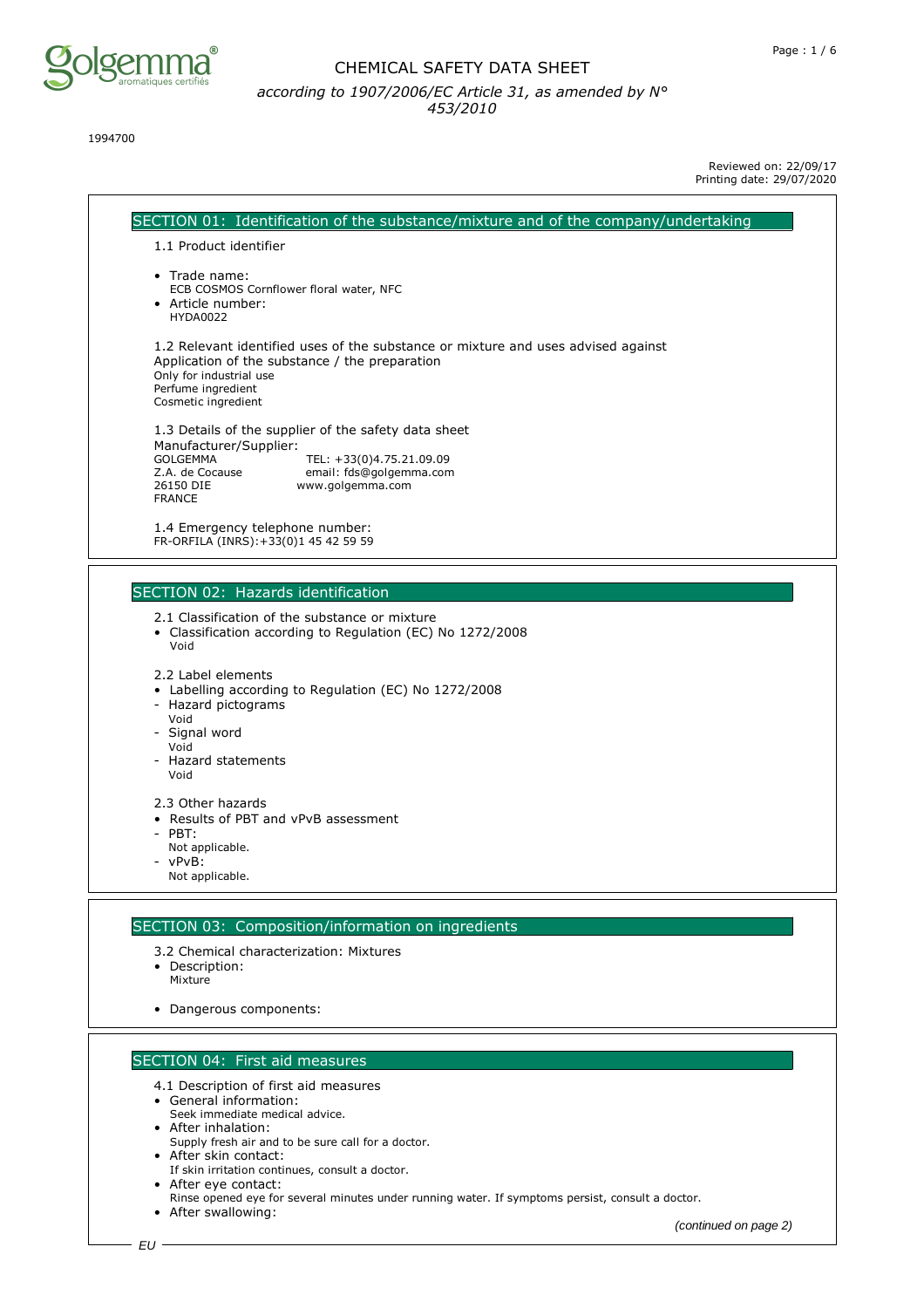

1994700

Reviewed on: 22/09/17

| <b>PRODUCT:</b><br><b>ECB COSMOS Cornflower floral water, NFC</b><br>(continued of page 1)<br>Seek immediate medical advice.<br>• Information for doctor: |  |
|-----------------------------------------------------------------------------------------------------------------------------------------------------------|--|
|                                                                                                                                                           |  |
|                                                                                                                                                           |  |
|                                                                                                                                                           |  |
|                                                                                                                                                           |  |
| 4.2 Most important symptoms and effects, both acute and delayed                                                                                           |  |
| No further relevant information available.                                                                                                                |  |
| 4.3 Indication of any immediate medical attention and special treatment needed                                                                            |  |
| No further relevant information available.                                                                                                                |  |
|                                                                                                                                                           |  |
|                                                                                                                                                           |  |
| SECTION 05: Firefighting measures                                                                                                                         |  |
| 5.1 Extinguishing media                                                                                                                                   |  |
| • Suitable extinguishing agents:                                                                                                                          |  |
| CO2, sand, extinguishing powder. Do not use water.<br>Use fire extinguishing methods suitable to surrounding conditions.                                  |  |
| • For safety reasons unsuitable extinguishing agents:                                                                                                     |  |
| Water with full jet                                                                                                                                       |  |
|                                                                                                                                                           |  |
| 5.2 Special hazards arising from the substance or mixture<br>No further relevant information available.                                                   |  |
|                                                                                                                                                           |  |
| 5.3 Advice for firefighters                                                                                                                               |  |
| • Protective equipment:                                                                                                                                   |  |
| Do not inhale explosion gases or combustion gases.                                                                                                        |  |
| • Additional information<br>Cool endangered receptacles with water spray.                                                                                 |  |
|                                                                                                                                                           |  |
|                                                                                                                                                           |  |
| SECTION 06: Accidental release measures                                                                                                                   |  |
| 6.1 Personal precautions, protective equipment and emergency procedures                                                                                   |  |
| Wear protective equipment. Keep unprotected persons away.                                                                                                 |  |
| Keep away from ignition sources.                                                                                                                          |  |
| 6.2 Environmental precautions:                                                                                                                            |  |
| Do not allow product to reach sewage system or any water course.                                                                                          |  |
|                                                                                                                                                           |  |
| 6.3 Methods and material for containment and cleaning up:                                                                                                 |  |
| Dispose of the material collected according to regulations.                                                                                               |  |
| 6.4 Reference to other sections                                                                                                                           |  |
| See Section 7 for information on safe handling.                                                                                                           |  |
| See Section 8 for information on personal protection equipment.                                                                                           |  |
| See Section 13 for disposal information.                                                                                                                  |  |
|                                                                                                                                                           |  |
| SECTION 07: Handling and storage                                                                                                                          |  |
| • Handling:                                                                                                                                               |  |
| 7.1 Precautions for safe handling                                                                                                                         |  |
| Store in cool, dry place in tightly closed receptacles.                                                                                                   |  |
| Keep away from heat and direct sunlight.<br>Ensure good ventilation/exhaustion at the workplace.                                                          |  |
| Handle with care. Avoid jolting, friction and impact.                                                                                                     |  |
| • Information about fire - and explosion protection:                                                                                                      |  |
| Keep ignition sources away - Do not smoke.                                                                                                                |  |
| Protect against electrostatic charges.                                                                                                                    |  |
| 7.2 Conditions for safe storage, including any incompatibilities                                                                                          |  |
| • Storage:                                                                                                                                                |  |
| • Requirements to be met by storerooms and receptacles:                                                                                                   |  |
| Store in a cool location.                                                                                                                                 |  |
| • Further information about storage conditions:<br>Store in cool, dry conditions in well sealed receptacles.                                              |  |
| Protect from heat and direct sunlight.                                                                                                                    |  |
| Store receptacle in a well ventilated area.                                                                                                               |  |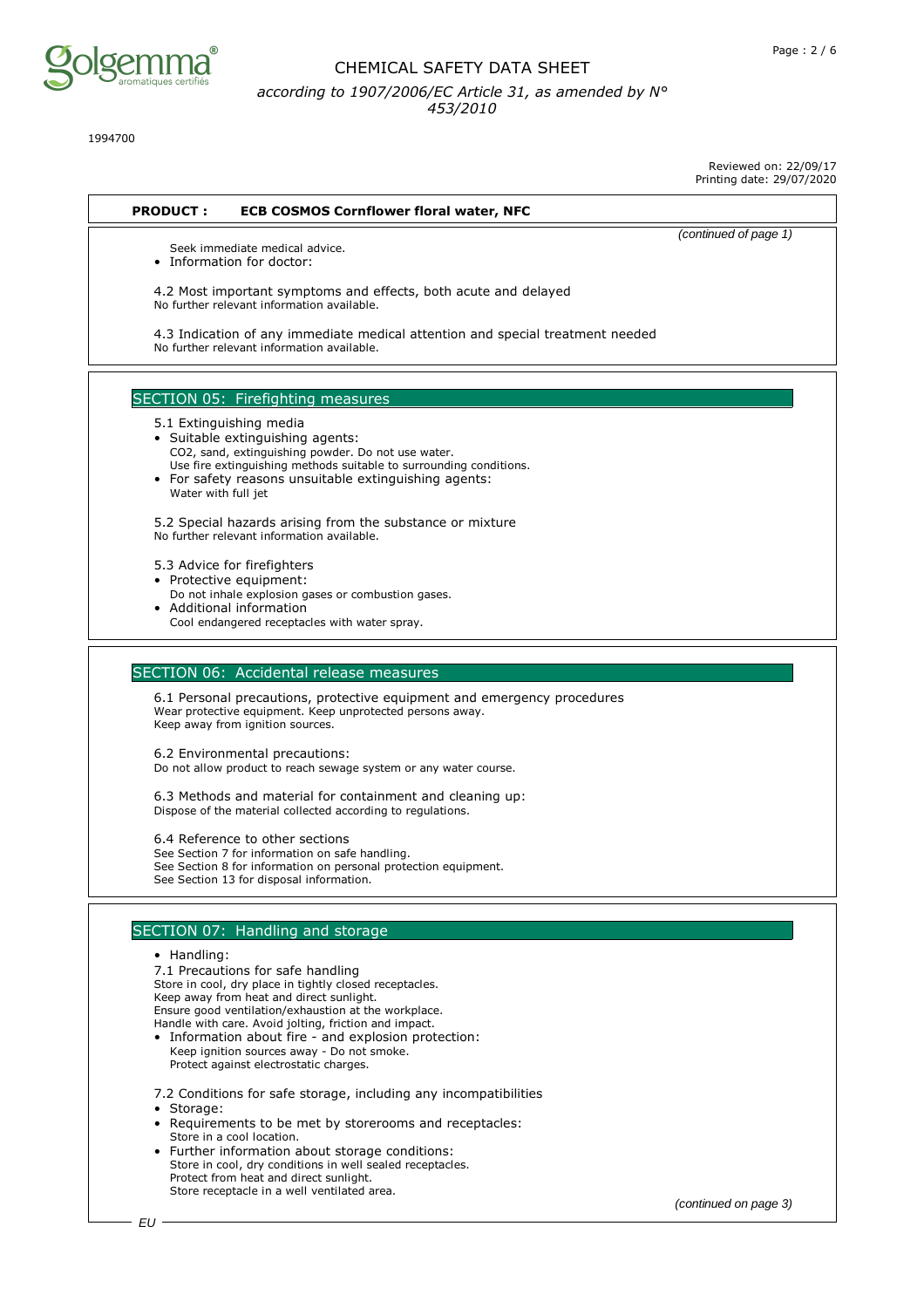

1994700

Reviewed on: 22/09/17 Printing date: 29/07/2020

|                           | 7.3 Specific end use(s)                                                                                                                                                                                                                                                                                                                                                                            | (continued of page 2) |
|---------------------------|----------------------------------------------------------------------------------------------------------------------------------------------------------------------------------------------------------------------------------------------------------------------------------------------------------------------------------------------------------------------------------------------------|-----------------------|
|                           | No further relevant information available.                                                                                                                                                                                                                                                                                                                                                         |                       |
|                           | SECTION 08: Exposure controls/personal protection                                                                                                                                                                                                                                                                                                                                                  |                       |
|                           |                                                                                                                                                                                                                                                                                                                                                                                                    |                       |
|                           | 8.1 Control parameters<br>• Ingredients with limit values that require monitoring at the workplace:                                                                                                                                                                                                                                                                                                |                       |
| the workplace.            | The product does not contain any relevant quantities of materials with critical values that have to be monitored at                                                                                                                                                                                                                                                                                |                       |
| CAS No.<br>the workplace. | Designation of material<br>%<br><b>Type</b> Value Unit<br>The product does not contain any relevant quantities of materials with critical values that have to be monitored at<br>• Additional information:<br>The lists valid during the making were used as basis.                                                                                                                                |                       |
| 8.2 Exposure controls     |                                                                                                                                                                                                                                                                                                                                                                                                    |                       |
|                           | • Personal protective equipment:<br>• General protective and hygienic measures:                                                                                                                                                                                                                                                                                                                    |                       |
|                           | The usual precautionary measures are to be adhered to when handling chemicals.                                                                                                                                                                                                                                                                                                                     |                       |
|                           | • Respiratory protection: Use suitable respiratory protective device in case of insufficient ventilation.<br>• Protection of hands: Protective gloves The glove material has to be impermeable and resistant to                                                                                                                                                                                    |                       |
| • Material of gloves      | the product/ the substance/ the preparation. Due to missing tests no recommendation to the glove<br>material can be given for the product/ the preparation/ the chemical mixture. Selection of the<br>glove material on consideration of the penetration times, rates of diffusion and the degradation                                                                                             |                       |
|                           | The selection of the suitable gloves does not only depend on the material, but also on further marks of quality and<br>varies from manufacturer to manufacturer. As the product is a preparation of several substances, the resistance of<br>the glove material can not be calculated in advance and has therefore to be checked prior to the application.<br>• Penetration time of glove material |                       |
|                           | The exact break through time has to be found out by the manufacturer of the protective gloves and has to be                                                                                                                                                                                                                                                                                        |                       |

- ugh time has to be found out by the manufacturer of the protective glove observed.
- Eye protection: Safety glasses

| 9.1 Information on basic physical and chemical properties |                                             |  |
|-----------------------------------------------------------|---------------------------------------------|--|
| <b>General Information</b>                                |                                             |  |
| Appearance:                                               |                                             |  |
| Form:                                                     | fluid                                       |  |
| Colour:                                                   | colourless to pale yellow                   |  |
| Odour:                                                    | characteristic                              |  |
| Odour threshold:                                          | Not determined.                             |  |
| Change in condition                                       |                                             |  |
| <b>Boiling point/Boiling range:</b>                       | Not determined                              |  |
| Flash point:                                              | 100 $^{\circ}$ C<br>NFT 60-103 CC<br>$\geq$ |  |
| Flammability (solid, gaseous):                            | Not determined                              |  |
| Self-igniting:                                            | Not determined                              |  |
| Danger of explosion:                                      | Not determined                              |  |
| Vapour pressure:                                          | Not determined                              |  |
| Density:                                                  | Not determined                              |  |
| <b>Relative density:</b>                                  | 0.9900 1.01                                 |  |
| Solubility in / Miscibility with                          |                                             |  |
| water:                                                    | Not determined.                             |  |
| Partition coefficient (n-octanol/water):                  | Not determined.                             |  |
| 9.2 Other information                                     | No further relevant information available.  |  |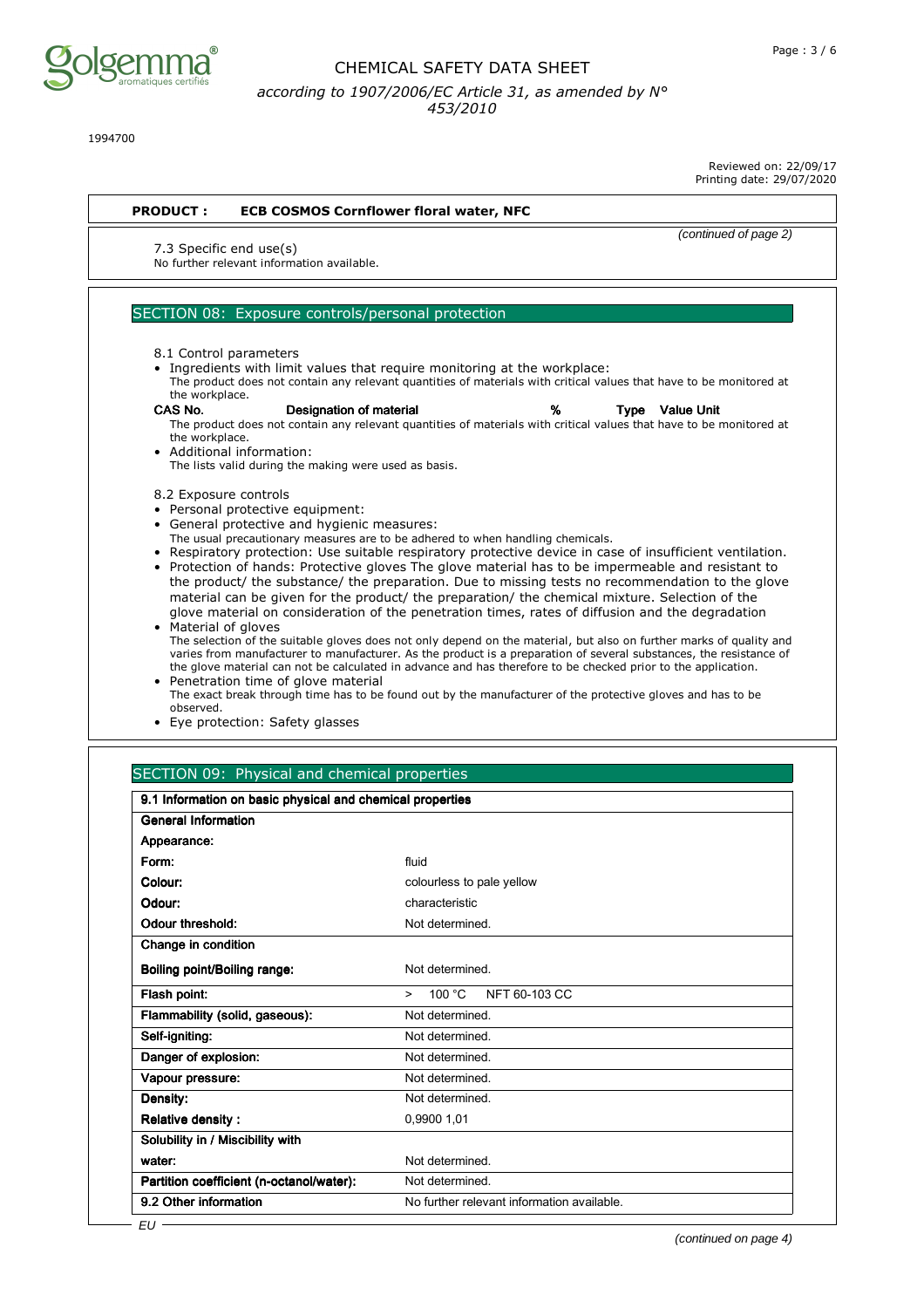

1994700

Reviewed on: 22/09/17

(continued on page 5)

|                                        |                                                                                                                                                                                   | Printing date: 29/07/2020 |
|----------------------------------------|-----------------------------------------------------------------------------------------------------------------------------------------------------------------------------------|---------------------------|
| <b>PRODUCT:</b>                        | <b>ECB COSMOS Cornflower floral water, NFC</b>                                                                                                                                    |                           |
|                                        | SECTION 10: Stability and reactivity                                                                                                                                              | (continued of page 3)     |
| 10.1 Reactivity                        |                                                                                                                                                                                   |                           |
|                                        |                                                                                                                                                                                   |                           |
| Not determined.                        | 10.2 Chemical stability<br>Thermal decomposition / conditions to be avoided:                                                                                                      |                           |
|                                        | 10.3 Possibility of hazardous reactions<br>No dangerous reactions known.                                                                                                          |                           |
|                                        | 10.4 Conditions to avoid<br>No further relevant information available.                                                                                                            |                           |
|                                        | 10.5 Incompatible materials:<br>No further relevant information available.                                                                                                        |                           |
| Not determined.                        | 10.6 Hazardous decomposition products:                                                                                                                                            |                           |
|                                        | SECTION 11: Toxicological information                                                                                                                                             |                           |
|                                        | 11.1 Information on toxicological effects                                                                                                                                         |                           |
| • Acute toxicity:                      | LD/LC50 values relevant for classification:                                                                                                                                       |                           |
| Not determined.                        |                                                                                                                                                                                   |                           |
| - on the skin:                         | • Primary irritant effect:                                                                                                                                                        |                           |
| No irritant effect.                    |                                                                                                                                                                                   |                           |
| - on the eye:<br>No irritating effect. |                                                                                                                                                                                   |                           |
| • Sensitization:                       |                                                                                                                                                                                   |                           |
|                                        | No sensitizing effects known.                                                                                                                                                     |                           |
| Not determined.                        | • Subacute to chronic toxicity:                                                                                                                                                   |                           |
|                                        | • Additional toxicological information:                                                                                                                                           |                           |
|                                        | The product is not subject to classification according to the calculation method of the General EU Classification<br>Guidelines for Preparations as issued in the latest version. |                           |
|                                        | SECTION 12: Ecological information                                                                                                                                                |                           |
| 12.1 Toxicity                          |                                                                                                                                                                                   |                           |
| • Aquatic toxicity:                    |                                                                                                                                                                                   |                           |
|                                        | No further relevant information available.                                                                                                                                        |                           |
|                                        | 12.2 Persistence and degradability                                                                                                                                                |                           |
| Not determined.                        | • Behaviour in environmental systems:                                                                                                                                             |                           |
| Not determined.                        |                                                                                                                                                                                   |                           |
|                                        | 12.3 Bioaccumulative potential<br>No further relevant information available.                                                                                                      |                           |
| 12.4 Mobility in soil                  |                                                                                                                                                                                   |                           |
| • Ecotoxical effects:                  | No further relevant information available.                                                                                                                                        |                           |
| Not determined.                        |                                                                                                                                                                                   |                           |
|                                        | • Additional ecological information:                                                                                                                                              |                           |
| • General notes:                       | Do not allow product to reach ground water, water course or sewage system.                                                                                                        |                           |
|                                        | 12.5 Results of PBT and vPvB assessment                                                                                                                                           |                           |
| $\bullet$ PBT:                         |                                                                                                                                                                                   |                           |
| Not applicable.                        |                                                                                                                                                                                   |                           |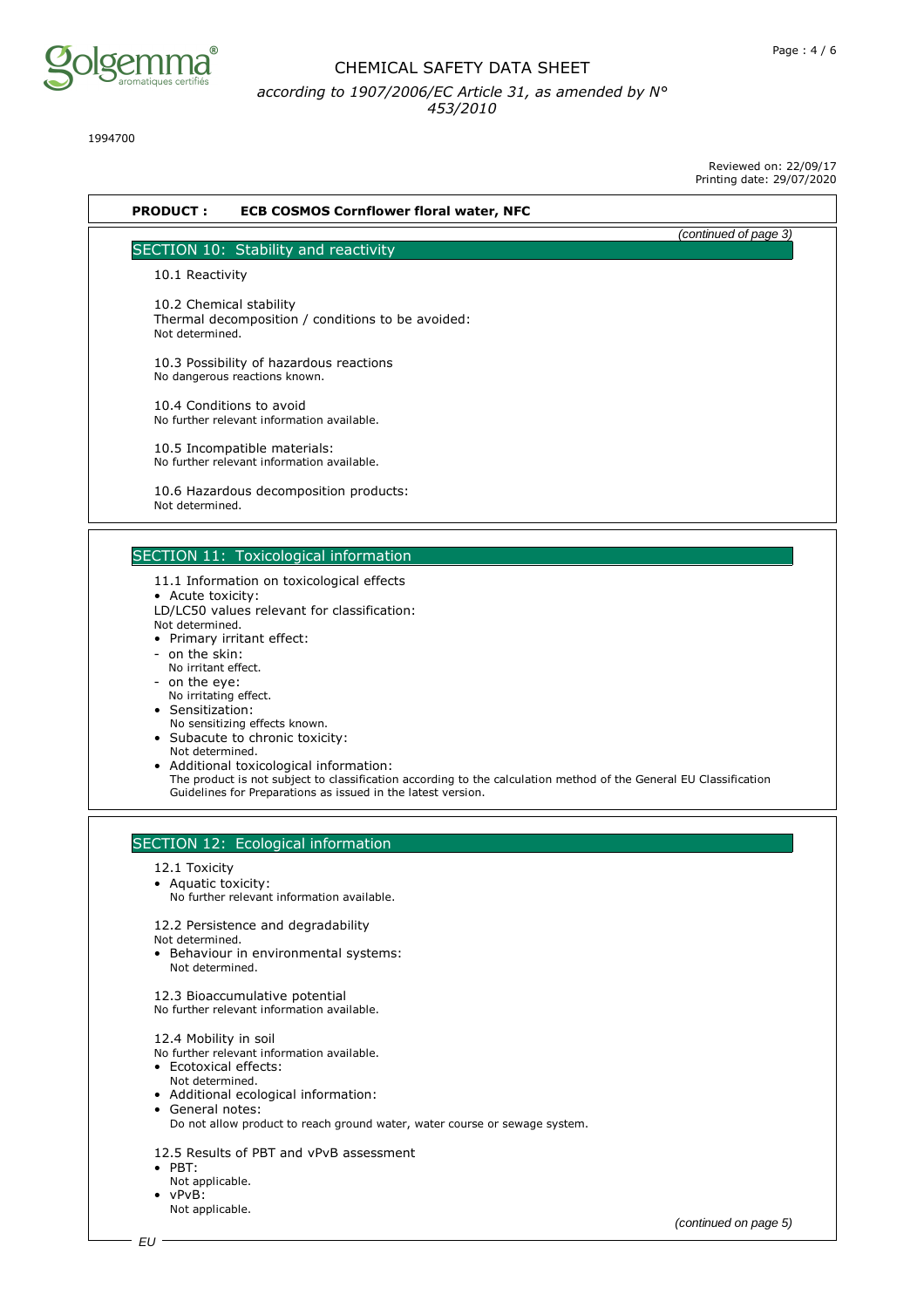

1994700

Reviewed on: 22/09/17 Printing date: 29/07/2020

#### **PRODUCT : ECB COSMOS Cornflower floral water, NFC**

(continued of page 4)

12.6 Other adverse effects No further relevant information available.

# SECTION 13: Disposal considerations

13.1 Waste treatment methods

- Recommendation
	- Must be specially treated adhering to official regulations.
- Uncleaned packaging:
- Recommendation:
- Disposal must be made according to official regulations.

## SECTION 14: Transport information

| 14.1 UN-Number                                |      |
|-----------------------------------------------|------|
| ADR                                           | Void |
| <b>IMDG</b>                                   | Void |
| <b>IATA</b>                                   | Void |
| 14.2 UN proper shipping name                  |      |
| ADR                                           | Void |
| <b>IMDG</b>                                   | Void |
| <b>IATA</b>                                   | Void |
| 14.3 Transport hazard class(es)<br><b>ADR</b> |      |
| Class                                         | Void |
| <b>IMDG</b>                                   |      |
| Class                                         | Void |
| IATA                                          |      |
| Class                                         | Void |
| 14.4 Packing group                            |      |
| <b>ADR</b>                                    | Void |
| <b>IMDG</b>                                   | Void |
| IATA                                          | Void |

14.5 Environmental hazards: Not applicable.

14.6 Special precautions for user Not applicable.

14.7 Transport in bulk according to Annex II of MARPOL73/78 and the IBC Code Not applicable.

• Transport/Additional information: Not applicable.

## SECTION 15: Regulatory information

15.1 Safety, health and environmental regulations/legislation specific for the substance or mixture • REGULATION (EC) No 1907/2006 ANNEX XVII Conditions of restriction: \$

15.2 Chemical safety assessment:

A Chemical Safety Assessment has not been carried out.